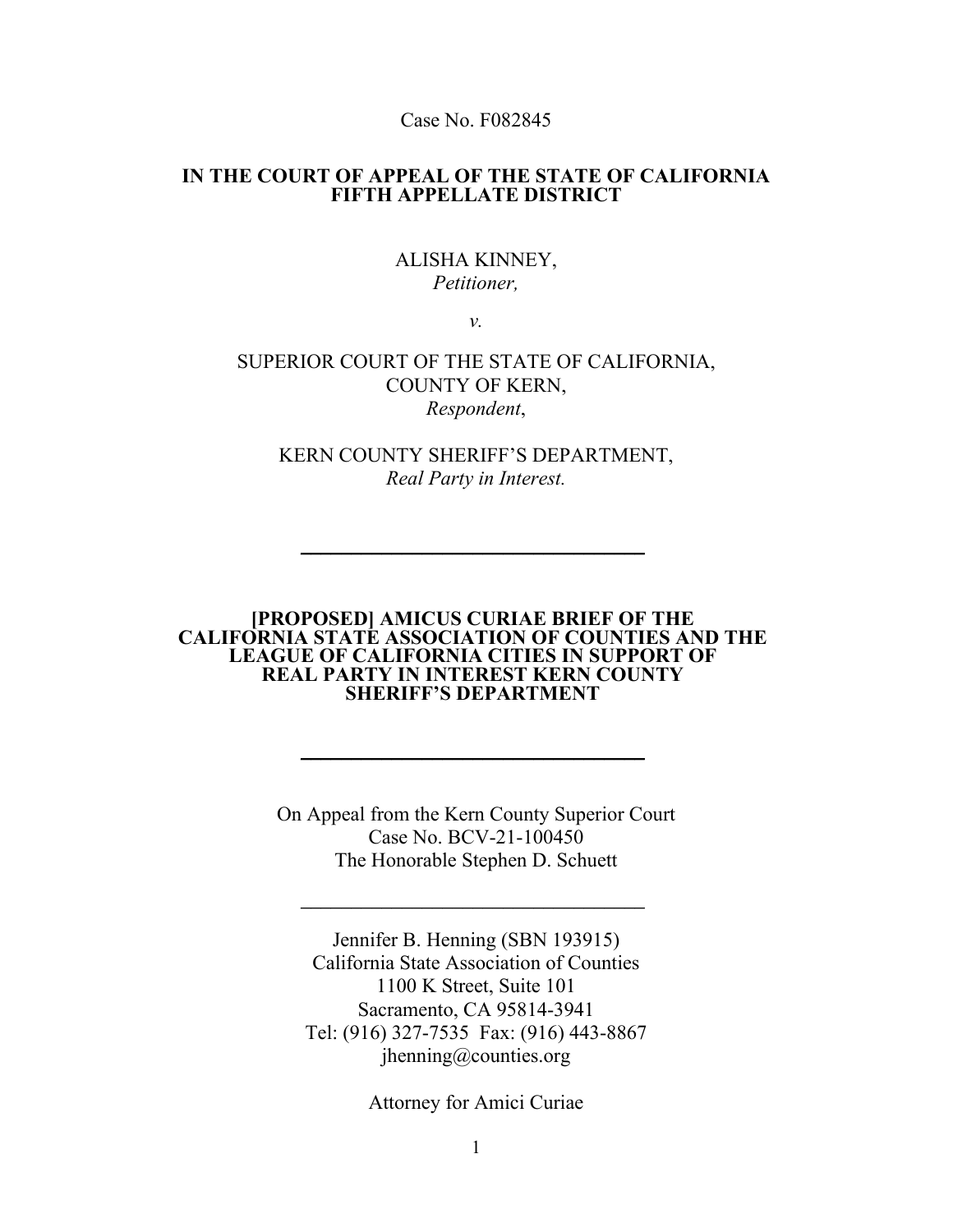# **TABLE OF CONTENTS**

| A. The Public Records Act requirement to disclose arrest<br>records under Government Code section 6254(f) includes a<br>contemporaneous requirement, which reconciles with       |
|----------------------------------------------------------------------------------------------------------------------------------------------------------------------------------|
| B. Local law enforcement agencies commonly limit<br>disclosure of arrest records to contemporaneous information<br>in order to comply with statutory requirements protecting the |
| C. An arrestee's constitutional right to privacy supports<br>limiting subsection $6254(f)(1)$ to contemporaneous records.  11                                                    |
|                                                                                                                                                                                  |
|                                                                                                                                                                                  |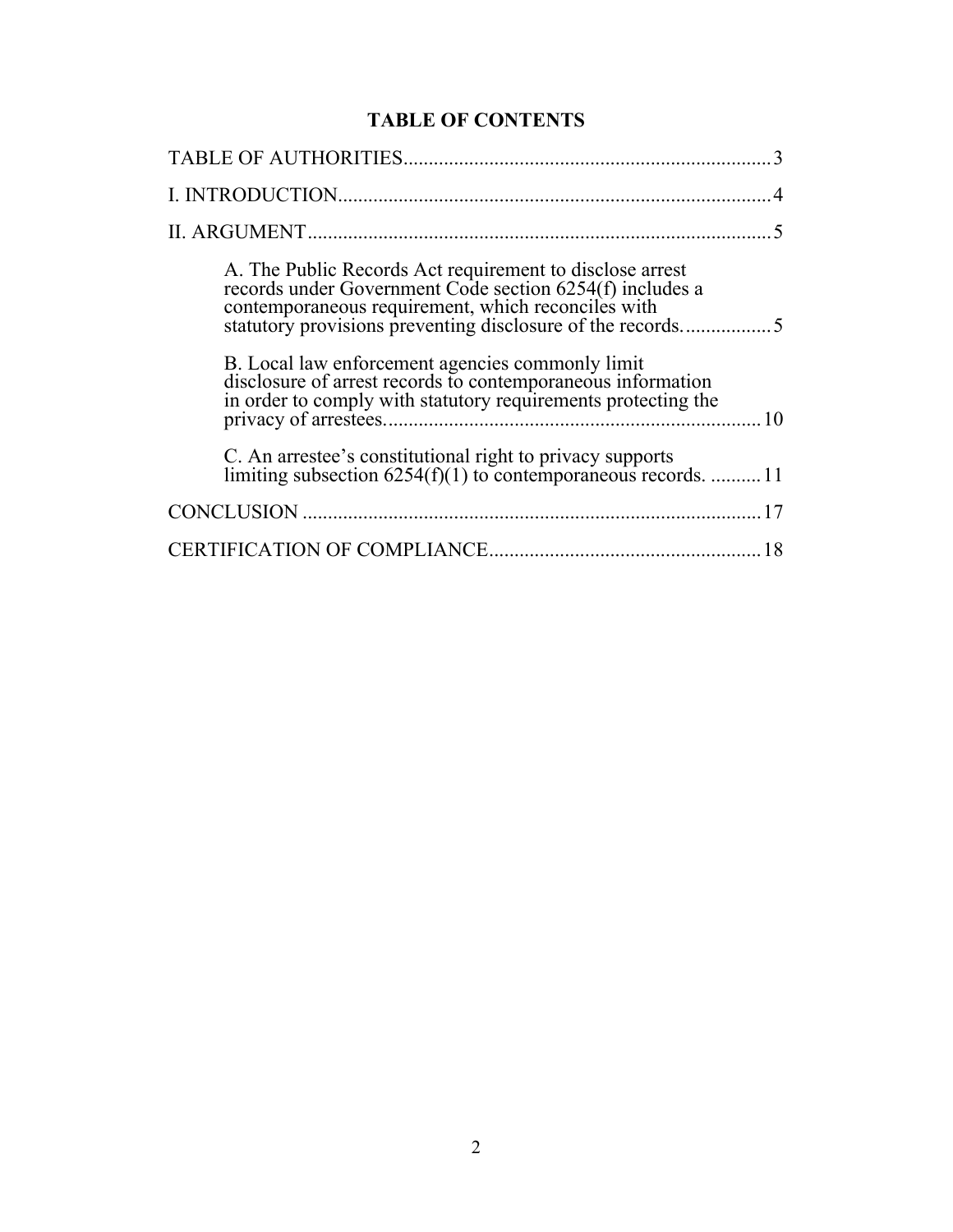## **TABLE OF AUTHORITIES**

## **Cases**

| City of Hemet v. Superior Court (1995) 37 Cal.App.4th 1411  10, 15              |
|---------------------------------------------------------------------------------|
|                                                                                 |
|                                                                                 |
|                                                                                 |
|                                                                                 |
|                                                                                 |
| Los Angeles Unified School Dist. v. Superior Court (2014) 228 Cal.App.4th<br>14 |
| U.S. Dept. of Justice v. Reporters Committee (1989) 489 U.S. 749  12            |
| Voice of San Diego v. Superior Ct. of San Diego County (2021) 66<br>13          |
| Westbrook v. County of Los Angeles (1994) 27 Cal.App.4th 157<br>12              |

## **Statutes**

# Constitutional Provisions

# Attorney General Opinions

|--|--|--|--|

# Law Review Articles

| Ambrose, It's About Time: Privacy, Information Life Cycles, and the Right |  |
|---------------------------------------------------------------------------|--|
|                                                                           |  |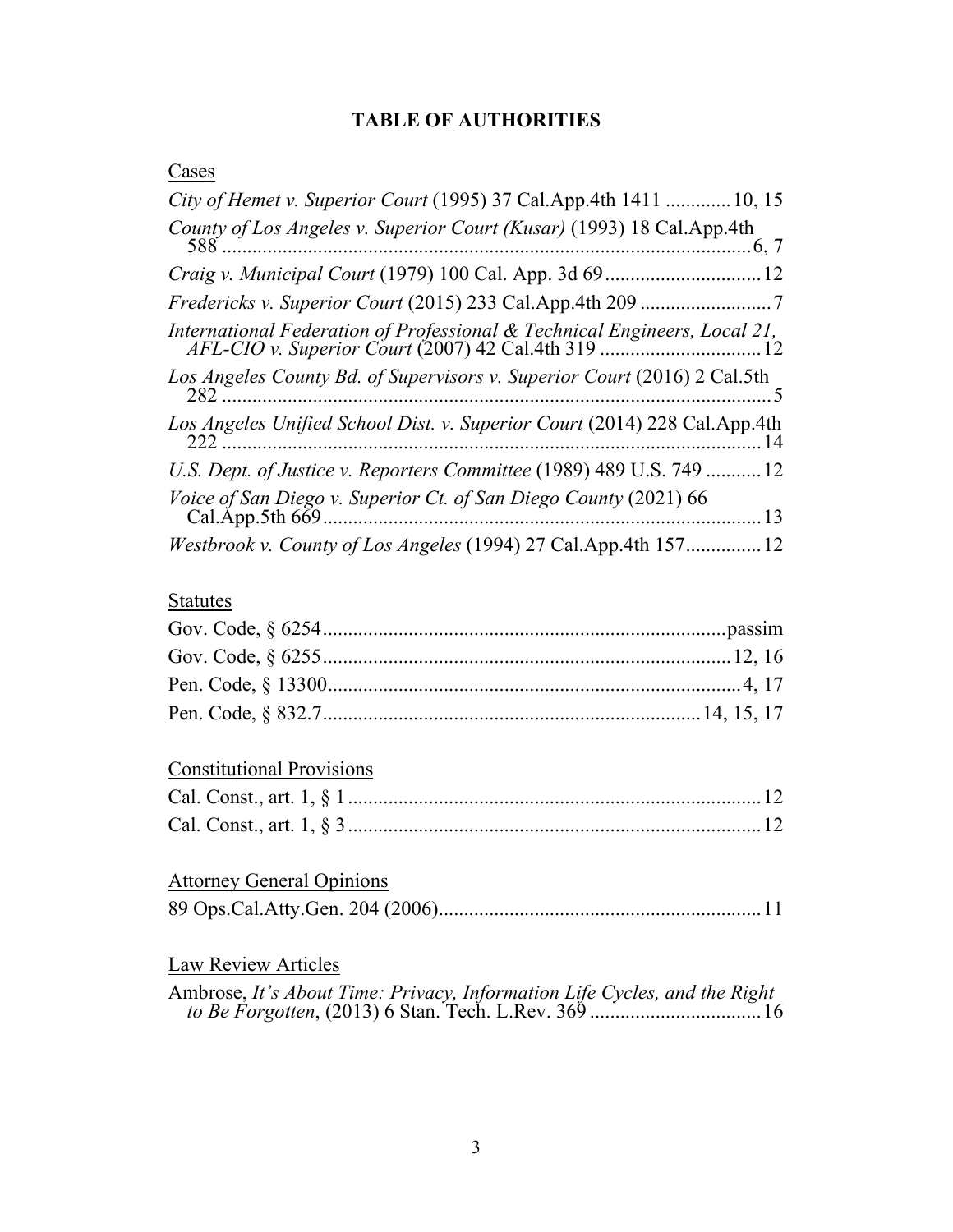#### **I. INTRODUCTION**

When a person is arrested, two things become apparent about the arrest record containing their identifying information. First, it is important that the information concerning the individual's arrest be made available to the public to allow loved ones and the press to know where the person is being held, bail information, possible release information, and the circumstances of the arrest to guard against clandestine seizures and detention. Second, however, is that after some initial period of time those interests have been met. At this point, the arrest record, which may very well concern an arrest for a crime for which there was ultimately no charges brought against the individual or for which the individual was found not guilty, can become a liability against the individual's privacy. The individual identifying information (name, etc.) in the record is no longer needed to serve as a check against government, nor to assist those who are seeking the arrestee and need information about location, bail and release. Rather, public release of the information invades the privacy of the individual without the corresponding public benefit.

This is the heart of the issue of this case. This Court asks, among other things, how Government Code section 6254, subdivision  $(f)(1)$  – the provision requiring release of certain arrest records – can be harmonized with Penal Code section 13300 – the provision prohibiting release of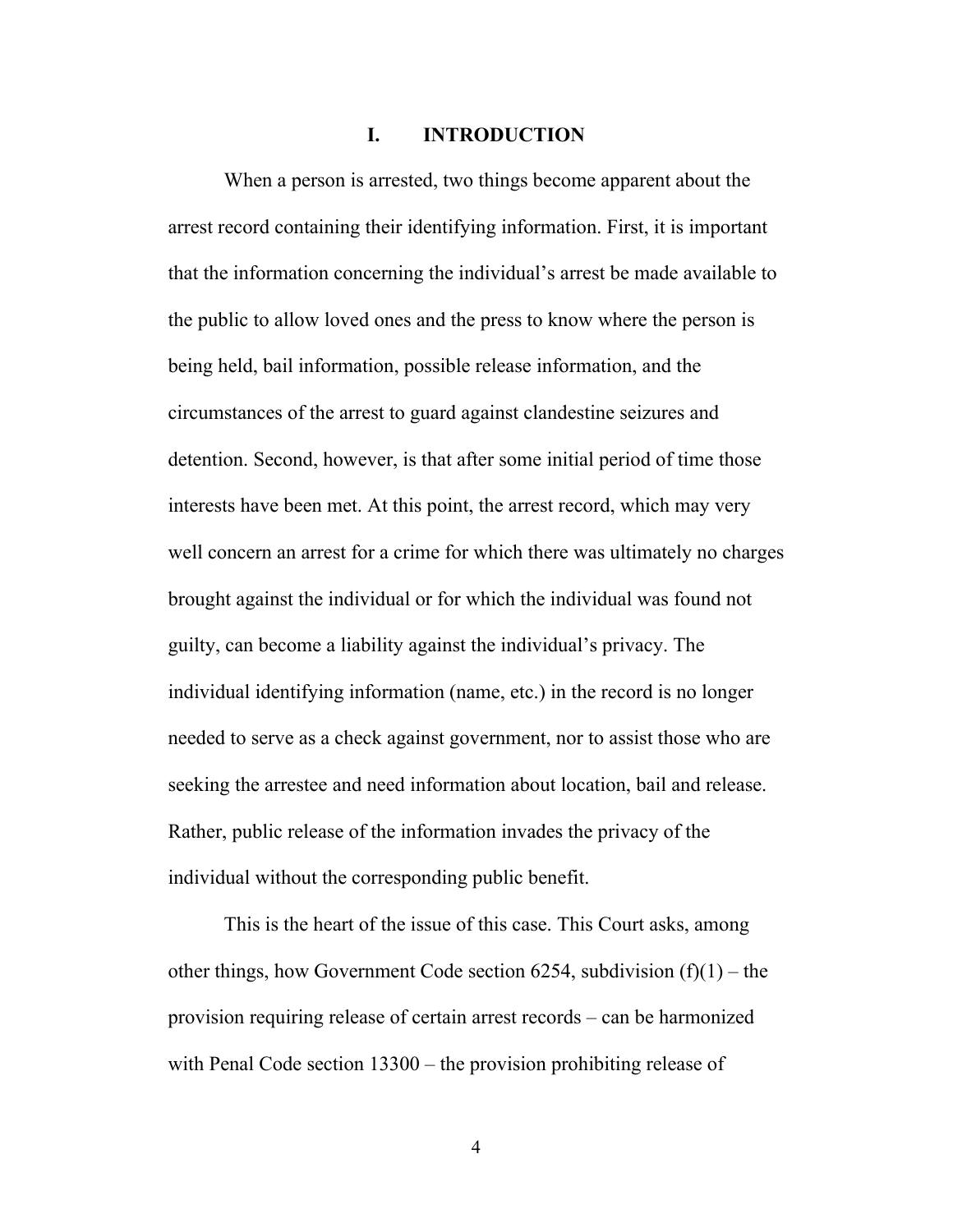certain arrest records. In considering the statutory language and legislative intent and the various constitutional principles at stake, the answer is clearly the one put forth by Real Party in Interest in this case: the two provisions are harmonized by a temporal element. In other words, contemporaneous arrest records must be disclosed as a check on government action and to serve the immediate need of members of the public to know where an individual is being held, but identifying records that are no longer contemporaneous, such as the ones sought by Petitioner here, are exempt from disclosure under the Public Records Act. (See *Los Angeles County Bd. of Supervisors v. Superior Court* (2016) 2 Cal.5th 282, 298 [temporal element applied to attorney billings, which are confidential when the legal matter is pending and active, but may not be protected if the matter was concluded long ago].)

#### **II. ARGUMENT**

## **A. The Public Records Act requirement to disclose arrest records under Government Code section 6254(f) includes a contemporaneous requirement, which reconciles with statutory provisions preventing disclosure of the records.**

Government Code section 6254, subdivision (f)(1) requires state and local law enforcement agencies to disclose the following information pertaining to arrests, unless disclosure would endanger the safety of a person involved in an investigation or the successful completion of an investigation: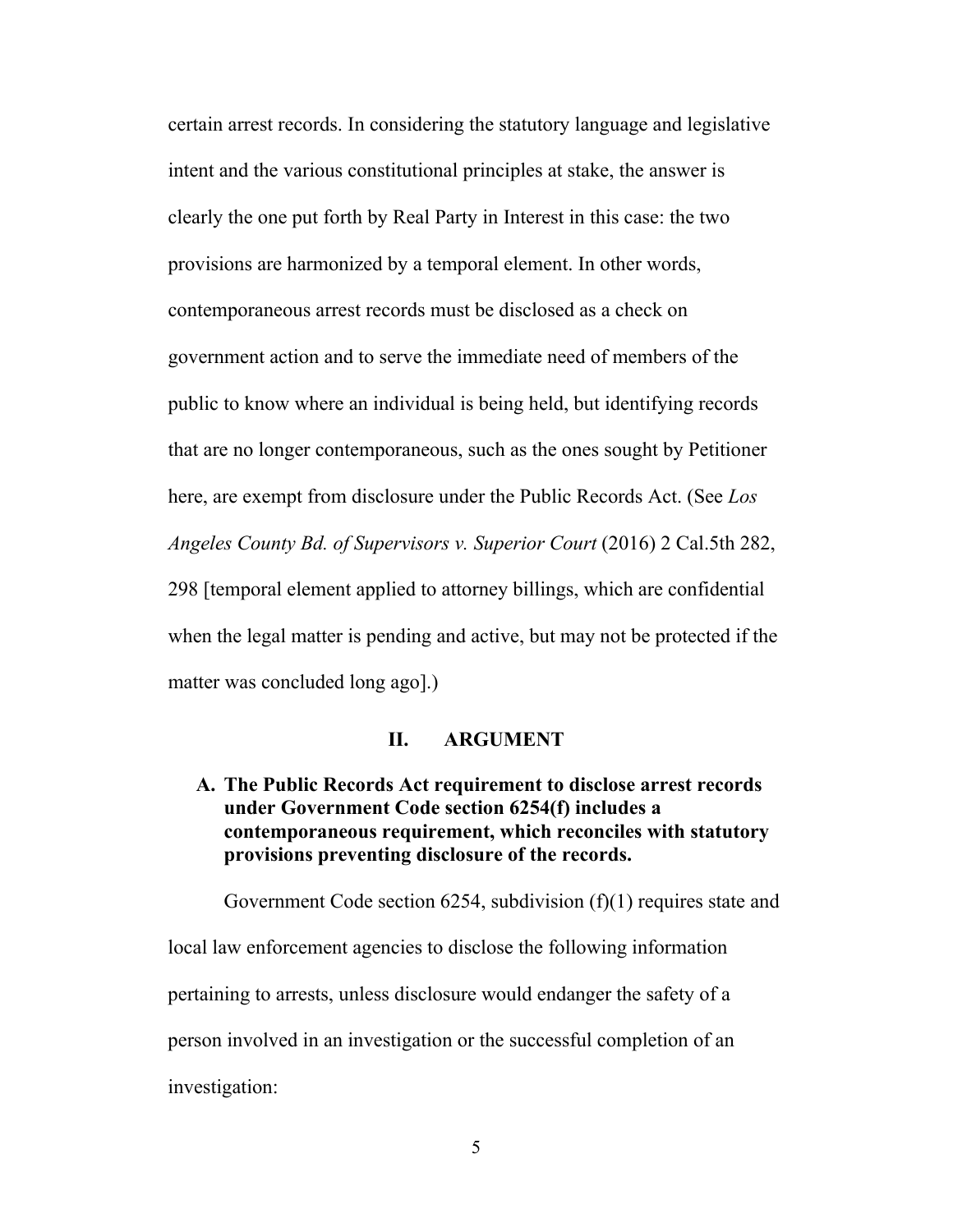The full name and occupation of every individual arrested by the agency, the individual's physical description including date of birth, color of eyes and hair, sex, height and weight, the time and date of arrest, the time and date of booking, the location of the arrest, the factual circumstances surrounding the arrest, the amount of bail set, the time and manner of release or the location where the individual is currently being held, and all charges the individual is being held upon, including any outstanding warrants from other jurisdictions and parole or probation holds.

In *County of Los Angeles v. Superior Court (Kusar)* (1993) 18

Cal.App.4th 588, the court addressed a request for all available information under Government Code section  $6254$  (f)(1) and (f)(2), as they were then worded, regarding arrests completed by two deputy sheriffs for a ten-year period. (*Kusar, supra,* 18 Cal.App.4th at p. 591.) The county argued that it was only required to disclose information contemporaneous with the arrests. The court found these subsections ambiguous, reviewed their legislative history, and agreed with the county, concluding that subsections  $(f)(1)$  and  $(f)(2)$ require only disclosure of information contemporaneous to an incident. (*Id.* at p. 599.) The court based its rationale, in part, on language in subsection  $(f)(1)$  that required disclosure of the "current" address of the arrest. (*Id.* at p. 595.) But it also relied on legislative history indicating the Legislature's intent "to continue the common law tradition of contemporaneous disclosure of individualized information in order to prevent secret arrests and to mandate the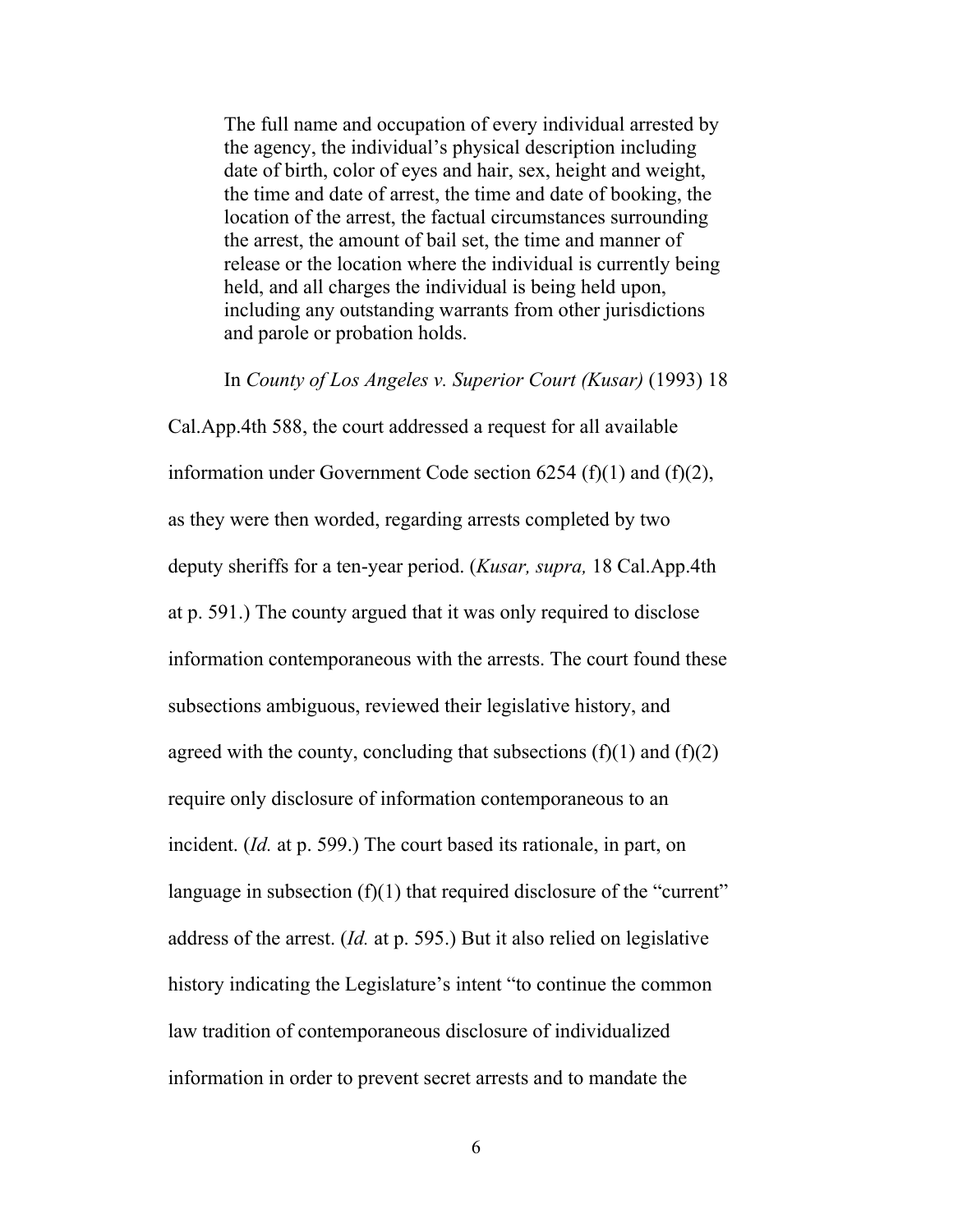continued disclosure of customary and basic law enforcement information to the press." (*Id.* at p. 598.)

While *Kusar* involved a request for arrest information under subsection (f)(1), in *Fredericks v. Superior Court* (2015) 233 Cal.App.4th 209, the requester sought information under subsection  $(f)(2)$  regarding "complaints and/or requests for assistance" for a sixmonth period. (*Id.* at pp. 215-16.) Following the court's decision in *Kusar*, the Legislature had amended section 6254(f) to remove the term "current address" from subsections  $(f)(1)$  and  $(f)(2)$ . The purpose of those amendments was to ease the burden on law enforcement agencies that were receiving an increasing number of requests for address information from marketing organizations. (*Id.* at p. 232.) The court in *Fredericks* examined the amended language of subsection (f)(2), which no longer included the word "current," and distinguished the request at issue from *Kusar*, which dealt primarily with a request for information under (f)(1). (*Id.* at pp. 233- 34.) The court concluded that for purposes of the amended subsection  $(f)(2)$ , there was "no basis in the plain language of the statute to read into it any 60-day limitation on access to disclosable information." (*Id.* at p. 234.)

Notwithstanding the decision in *Fredericks*, there continues to be a "contemporaneous" element to the subsection  $(f)(1)$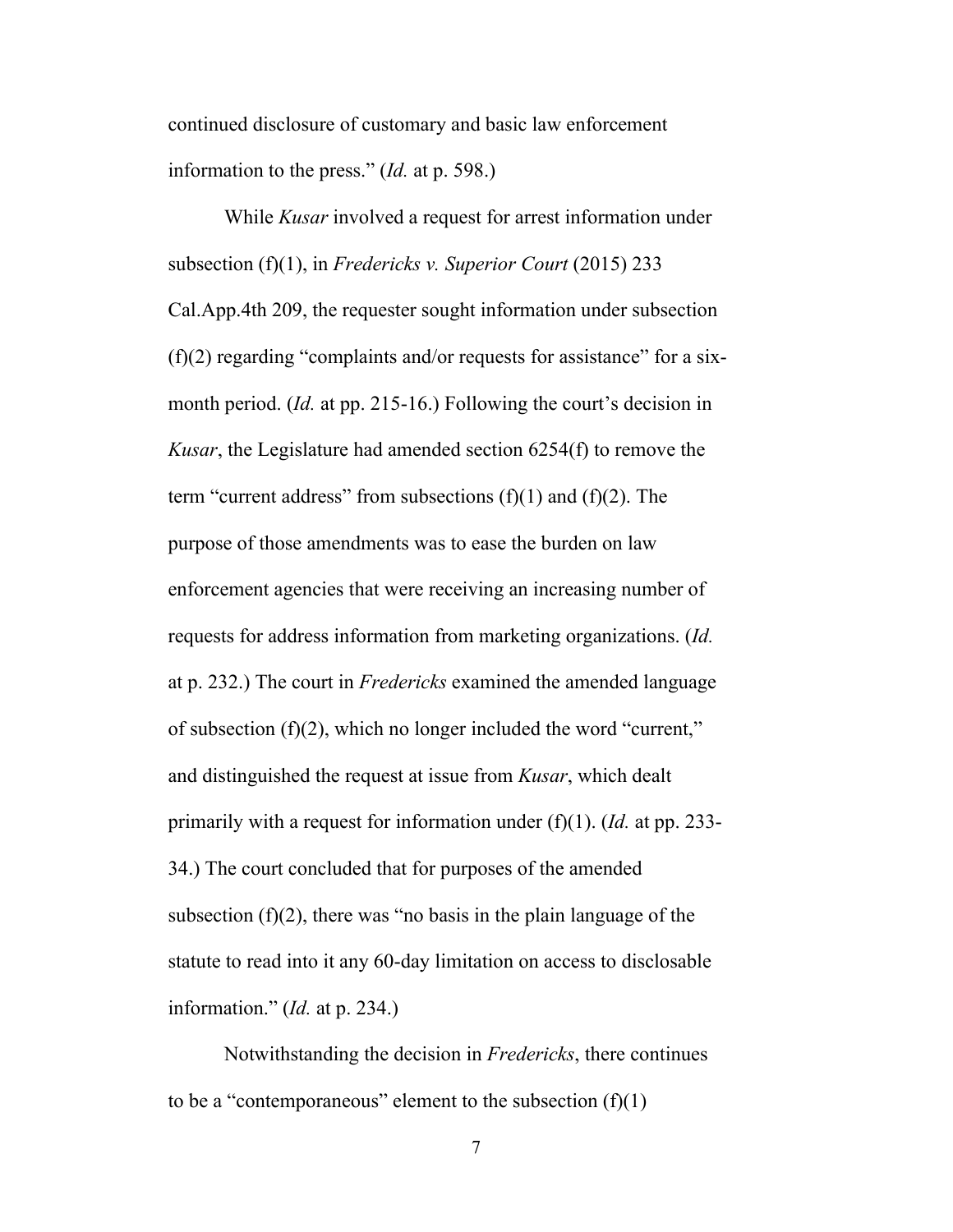exception involving arrest information for several reasons.

First, as noted above, the court in *Fredericks* based its holding regarding subsection (f)(2) on the Legislature's removal of the word "current" before "address" in a post-*Kusar* amendment of both subsections. But even with removal of the word "current" from subsection  $(f)(1)$ , there continues to be language in that subsection indicating that there must be a temporal connection between the arrest and the request for information. (Gov. Code, § 6254, subd. (f)(1) ["the location where the individual *is currently* being held, and all charges the individual *is being held* upon"](emphasis added).) To read (f)(1) as requiring release of records of an arrest that occurred nearly one year prior would be to ignore the plain language of the statute and its focus on current or present information.

Second, as noted in *Kusar*, the legislative history of subsection (f)(1) indicates an intent to formalize a common law tradition of police departments providing arrest information regarding recent arrests to the press, in part to prevent the police from making secret arrests. The legislative history for the amendments to subsection  $(f)(1)$  to remove the word "current" indicates only that the Legislature wanted to ease the burden on law enforcement agencies that were being inundated with requests from marketing companies for address information. If the current address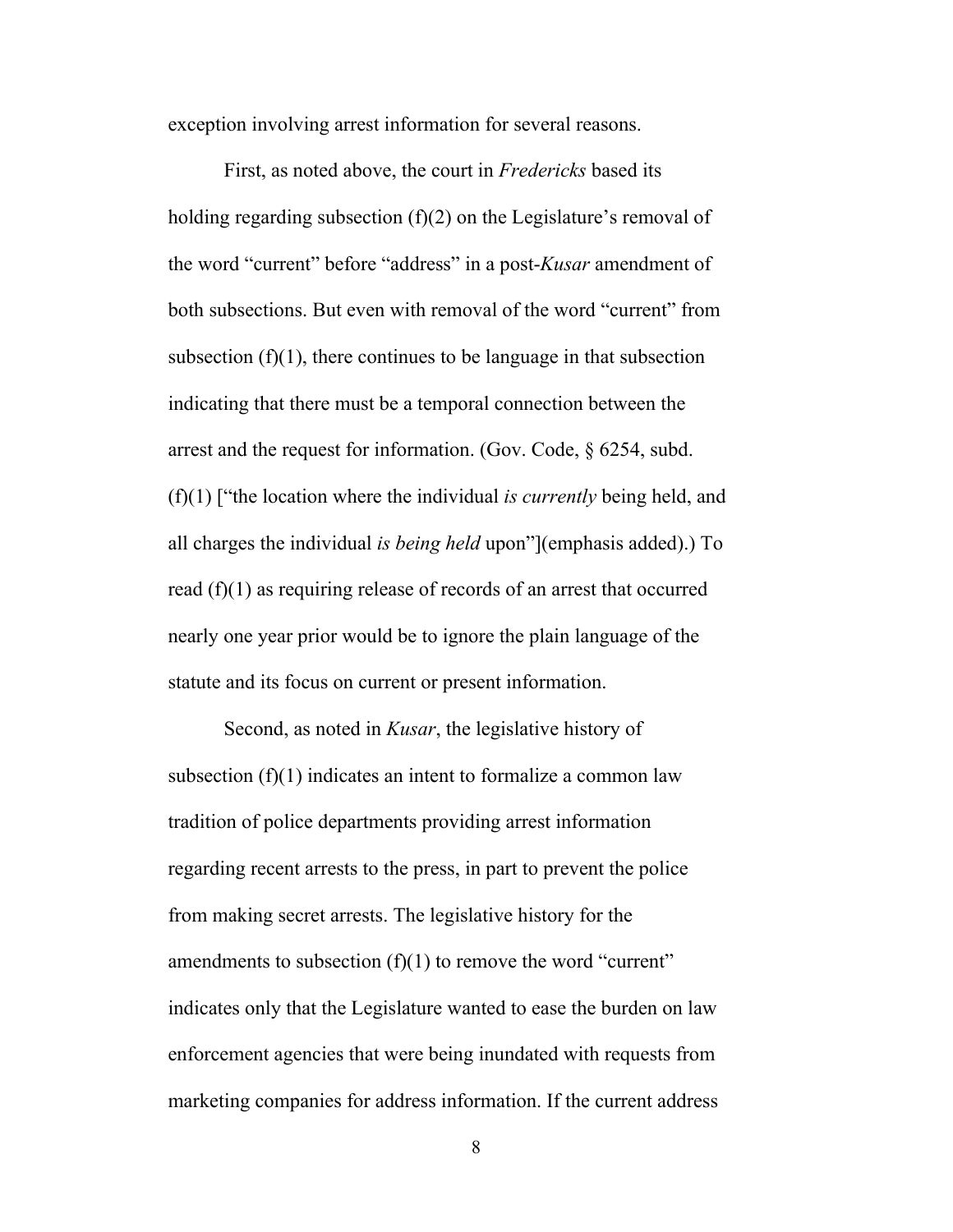of arrestees was no longer available, it stands to reason that the barrage of records requests that were being made to advance such marketing schemes would cease. Petitioner has not provided this Court with any legislative history, and amici is similarly not aware of any such history, indicating that the Legislature intended to overrule *Kusar* or to have any other effect other than reducing the number of information requests to departments. Thus, the Legislature's original intent in enacting the subsection  $(f)(1)$ exception – to provide a check against policy making arrests – persists, and it supports the conclusion that the arrest information sought by a requestor must be close in time to the arrest.

Finally, the disclosure requirement of subsection (f)(1) serves a different purpose and raises different concerns than the disclosure requirement of subsection  $(f)(2)$ . Subsection  $(f)(1)$  calls for the disclosure of identifying information for the arrests of specific individuals, raising significant privacy concerns and implicating other statutory protections for criminal offender records, as will be discussed more fully below. Subsection (f)(2), on the other hand, involved more general information about calls for service and complaints that may not disclose personal information about arrestees and thus raises less of a concern for the privacy of arrestees.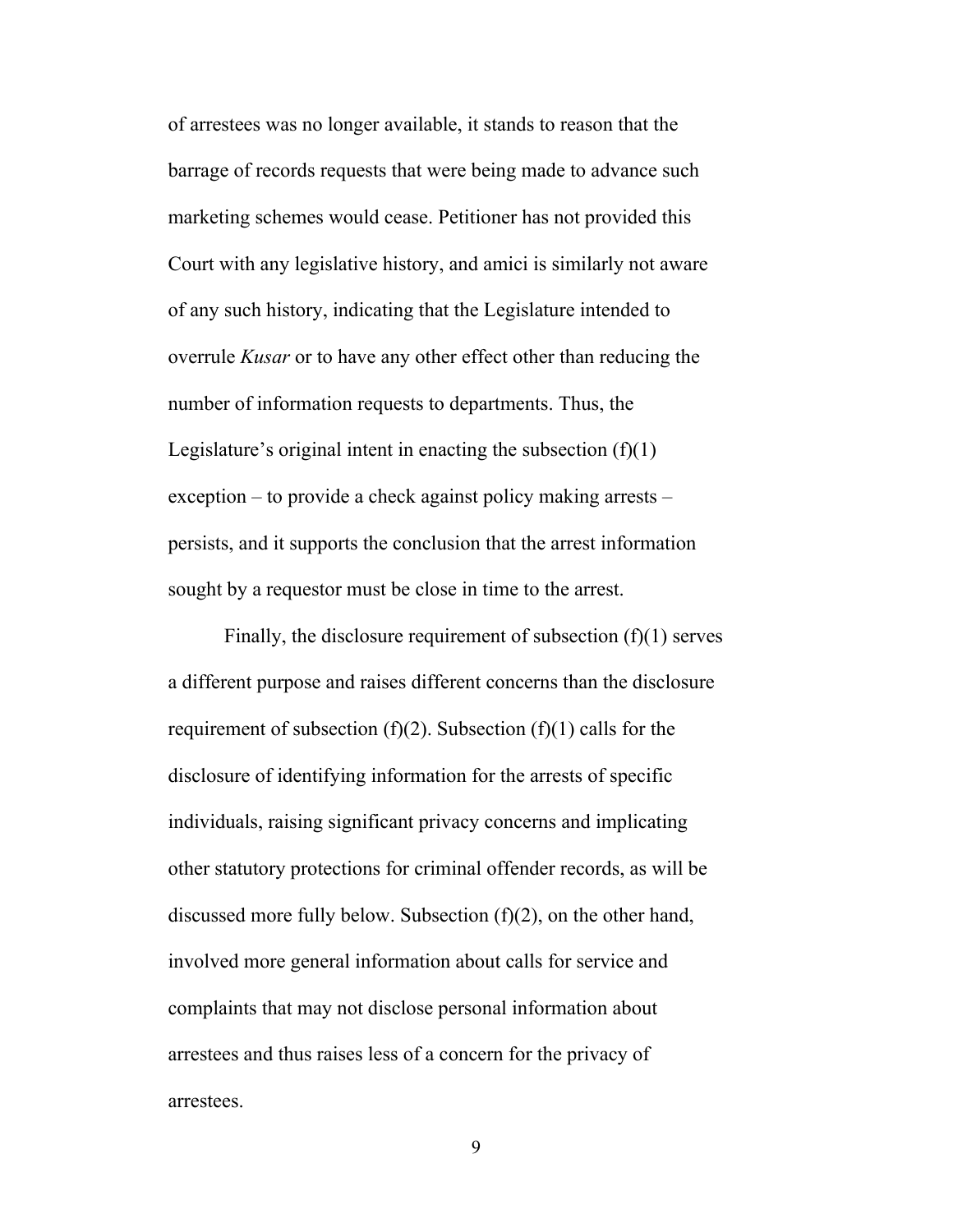Taken together, the plain language of the statute, the applicable case law, and the legislative history all point toward limiting subsection (f)(1) to contemporaneous records. When so interpreted, the answer to whether Government Code section 6254, subdivision (f)(1) can be harmonized with Penal Code section 13300 is clear. Contemporaneous arrest records are to be released, but thereafter the records may not be generally released to the public under the applicable Penal Code provisions.<sup>[1](#page-9-0)</sup>

## **B. Local law enforcement agencies commonly limit disclosure of arrest records to contemporaneous information in order to comply with statutory requirements protecting the privacy of arrestees.**

It is important to note that the Kern County Sheriff's

Department is not an outlier in providing Petitioner with the requested information, but redacting personal identifiers (such as an arrestee's name) for requests for information that are no longer contemporaneous with the arrest. Local law enforcement agencies may differ in what constitutes a contemporaneous record, with

<span id="page-9-0"></span><sup>&</sup>lt;sup>1</sup> The prohibition against disclosure of records in the Penal Code is incorporated into the Public Records Act. "Government Code section 6254, subdivision (k) provides one of the more open-ended exemptions in CPRA. Under that provision, disclosure is not required of 'Records the disclosure of which is exempted or prohibited pursuant to federal or state law, including, but not limited to, provisions of the Evidence Code relating to privilege.'" (*City of Hemet v. Superior Court* (1995) 37 Cal.App.4th 1411, 1422.)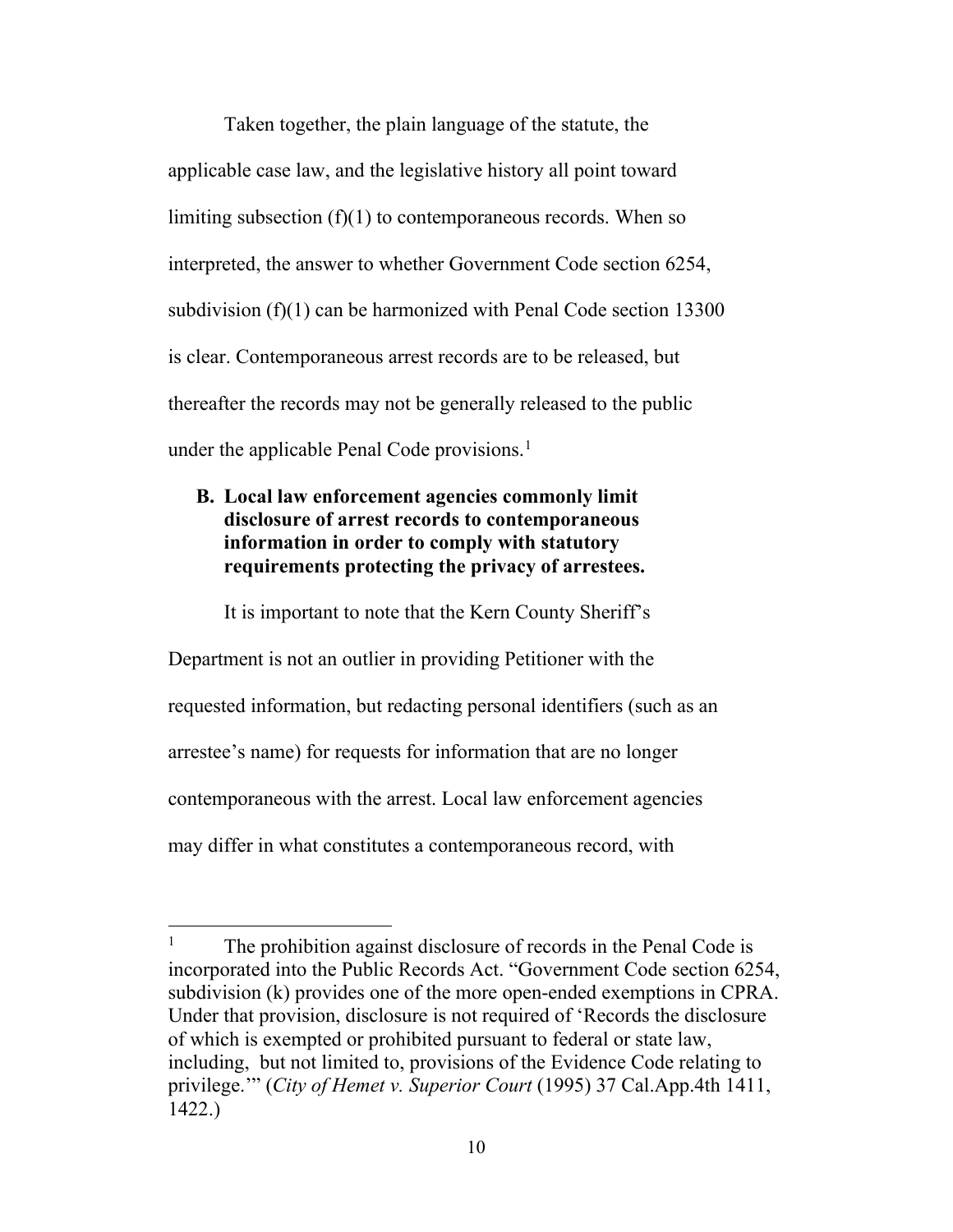common policies and practices ranging from 30 days to 60 days to 90 days, though the precise definition of "contemporaneous" for these purposes is not at issue in this case. However, Petitioner's request here for records of arrests that occurred nearly one year prior, are not contemporaneous by any measure.

It should not be surprising that the Kern County Sheriff's Department, like so many other local law enforcement agencies, limits disclosure to contemporaneous records. As noted above, the statute itself contains temporal limitations, and the guidance provided by case law and the Attorney General. (89 Ops.Cal.Atty.Gen. 204 (2006)[addressing how to apply subsection 6254(f)(1) and Penal Code sections 13300-13305, and concluding that only contemporaneous records should be disclosed].)

## **C. An arrestee's constitutional right to privacy supports limiting subsection 6254(f)(1) to contemporaneous records.**

This Court has requested briefing on whether arrestees have a constitutional right to privacy in their arrest records, and how that right might apply to this case. This question is unquestionably relevant to the issues in this case because contrary to Petitioner's assertion that the case involves only a straightforward requirement to produce records under the Public Records Act, the records request here implicates consideration of two important constitutional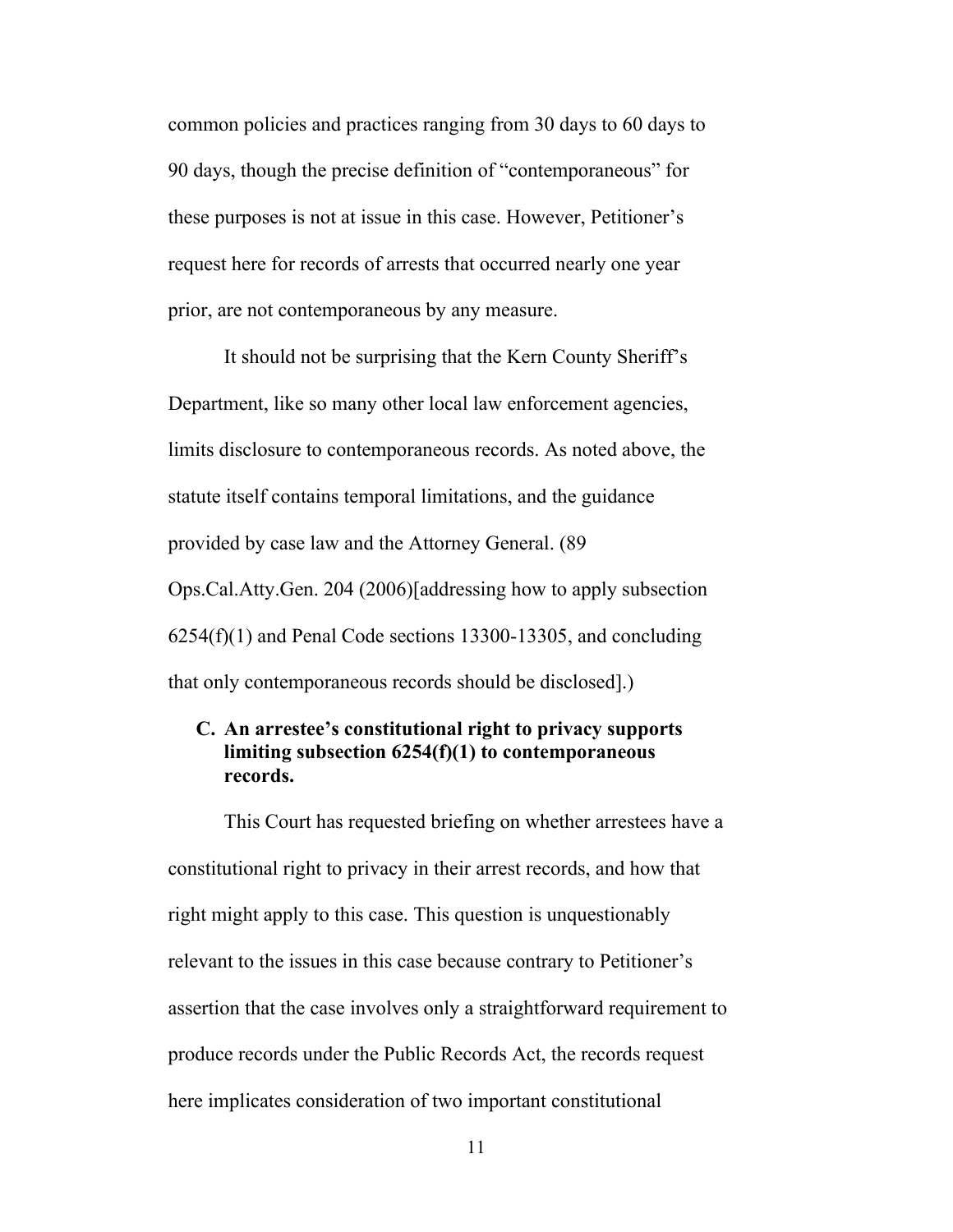principles—the public's right to access public records (Cal. Const.,

art. 1,  $\S$  3), and the individual's right to privacy (Cal. Const., art. 1,  $\S$ 

1). Under Government Code section 6255, these two rights must be

analyzed to determine whether the public interest in nondisclosure

clearly outweighs the public interest in disclosure. In *Westbrook v.* 

*County of Los Angeles* (1994) 27 Cal.App.4th 157, the court

concluded that the "state constitutional right of privacy extends to

protect defendants from unauthorized disclosure of criminal history

records." (*Westbrook*, supra, 27 Cal.App.4th at pp. 165–166, citing

*Craig v. Municipal Court* (1979) 100 Cal. App. 3d 69, 76–77.)

In support of this conclusion, *Westbrook* cited *U.S. Dept. of Justice v. Reporters Committee* (1989) 489 U.S. 749, which held that the FOIA did not require the disclosure of an individual citizen's rap sheet compiled by the Department of Justice. The high court in that case concluded that such disclosure "can reasonably be expected to invade that citizen's privacy, and that when the request seeks no 'official information' about a Government agency, but merely records that the Government happens to be storing, the invasion of privacy is 'unwarranted.'" (*Id.* at p. 780.) The decisions in *Westbrook* and *Reporters Committee* protect sensitive information contained in governmental records that does not, when separated from those records and compiled, contribute to the public's understanding of government operations.

(*International Federation of Professional & Technical Engineers,* 

*Local 21, AFL-CIO v. Superior Court* (2007) 42 Cal.4th 319, 340.)

In other words, there may be an overriding public interest

accessing records that include personal information when such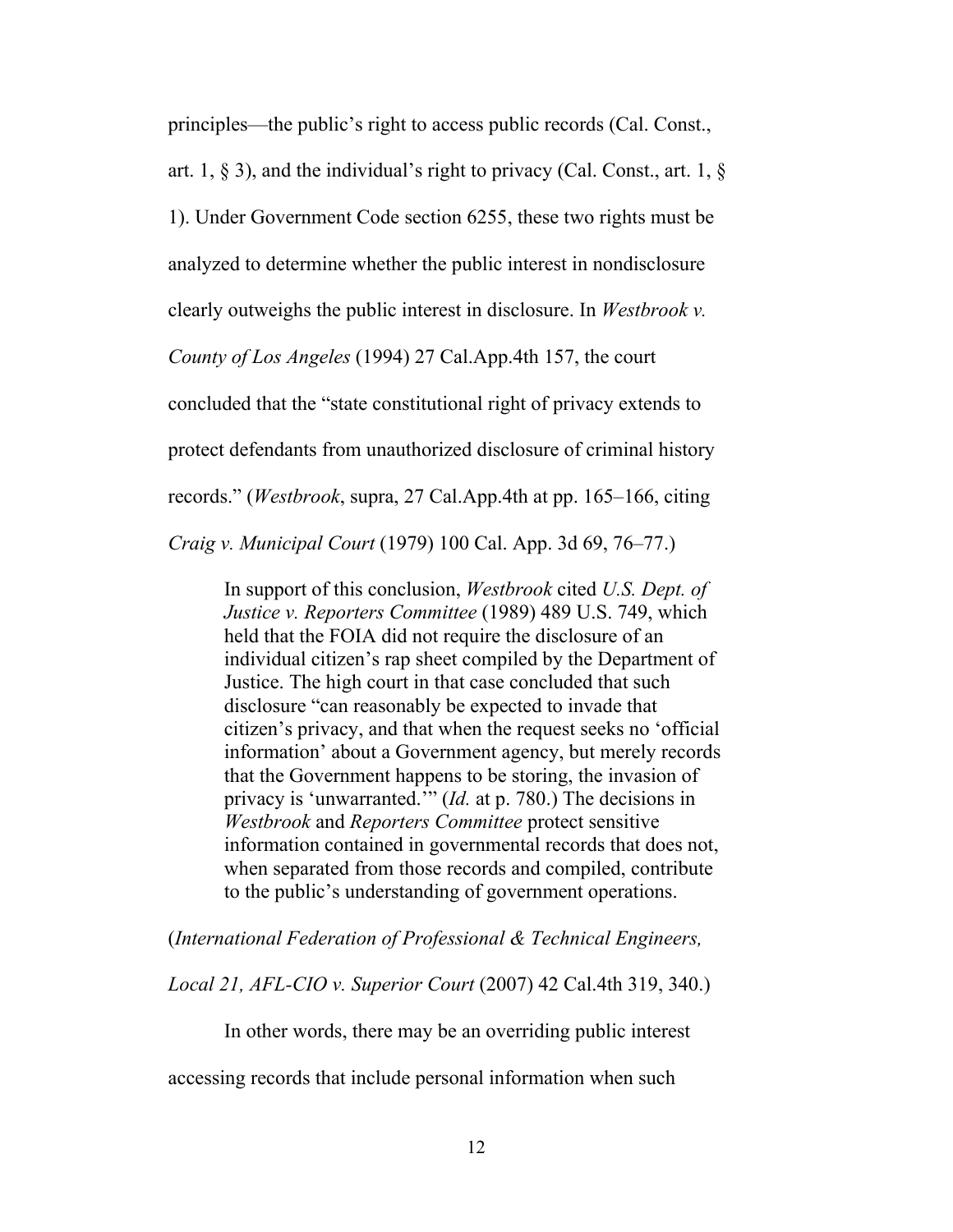records serve as a check on government activity. But when the records are just being stored by the government and revealing personal information to the public would not aide in the public's understanding of government operations, the individual privacy rights should prevail. (See *Voice of San Diego v. Superior Ct. of San Diego County* (2021) 66 Cal.App.5th 669, 926, as modified (July 27, 2021), review denied (Oct. 27, 2021) [County not required to disclosure the locations of private entities with confirmed COVID-19 outbreaks when disclosure would create a chilling effect on reporting infections and would not significantly contribute to the public's understanding of government activities].) That would certainly be the case with the records requested here. Initially (i.e., contemporaneously) upon arrest, information on the details of the arrest is critical for ensuring residents are not arrested in secrecy and to allow for their whereabouts and release plans to be known. In contrast, historical records do not provide such benefits, but do reveal private information and lead to unfair inferences about individuals who were arrested, even if they were never charged or convicted of a crime.

It is difficult to understand, and indeed Petitioner does not attempt to explain, the public benefit achieved by including personal identifiers in historical arrest records released to the public. Indeed,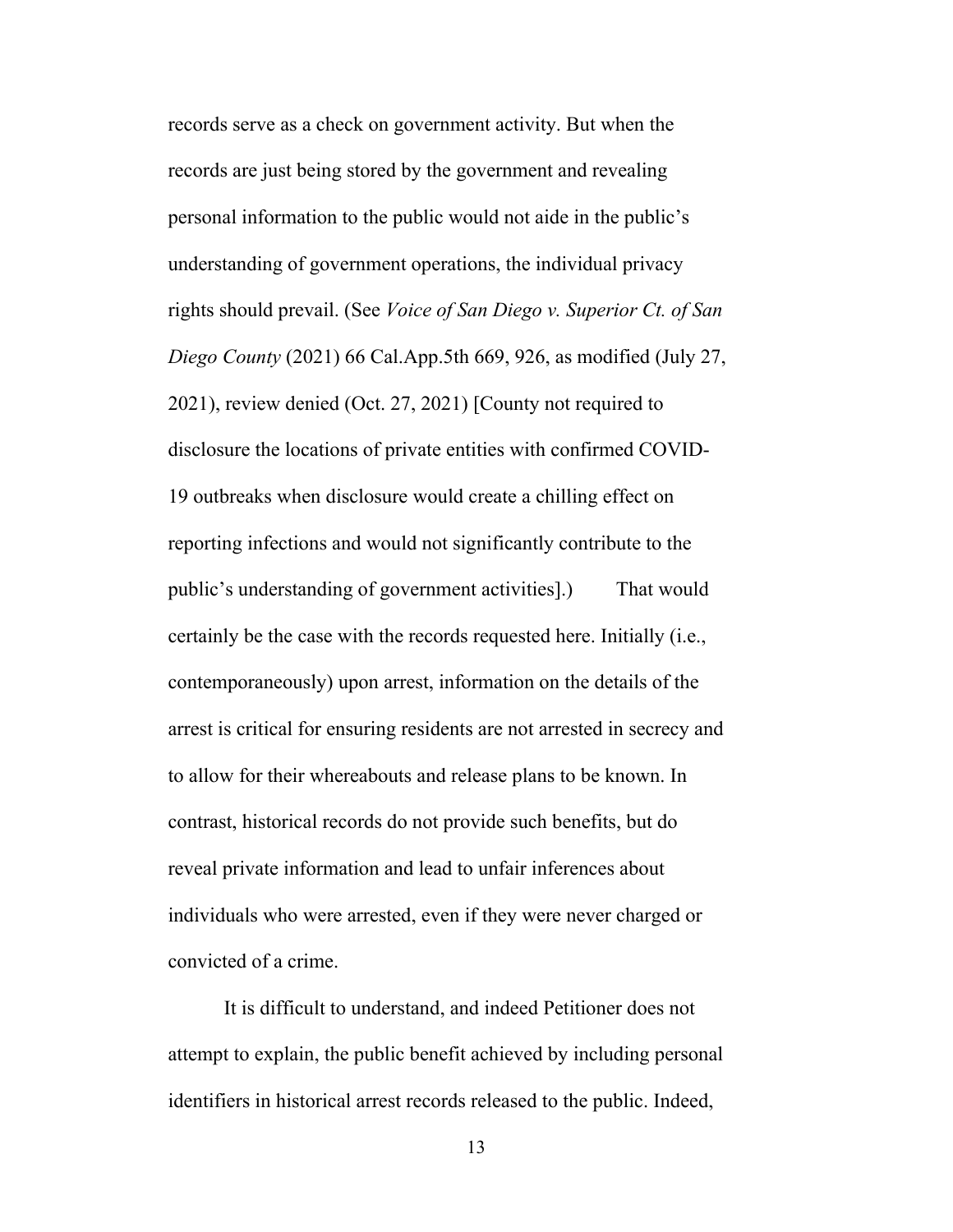under the Petitioner's theory, she could demand the arrestees' names and corresponding weights going back one year, and the agencies would be powerless to prevent disclosure. Petitioner was provided with redacted information, which allows the public to understand the volume of incidents and other information that may be relevant to monitoring government activity. But salacious curiosity over who the individuals are who were arrested nearly a year after the arrest took place does not serve a similar public. (See *Los Angeles Unified School Dist. v. Superior Court* (2014) 228 Cal.App.4th 222, 240 [records can be withheld to preserve privacy rights where interest in the records is private rather than public, and noting that "a public interest is not the same as a private interest. Otherwise, the adjectives 'public' and 'private' would be unnecessary. It follows, therefore, that just because a member of the public has an interest in something does not necessarily make that interest one of public concern."].)

The public purpose of historical arrest records is even more diminished after the recent amendments to Penal Code section 832.7, which permit the disclosure of certain police officer personnel records. Penal Code section 832.7 is a far better avenue to illuminate police activity than Government Code section 6254, subdivision (f), which notably does not require the disclosure of the names of the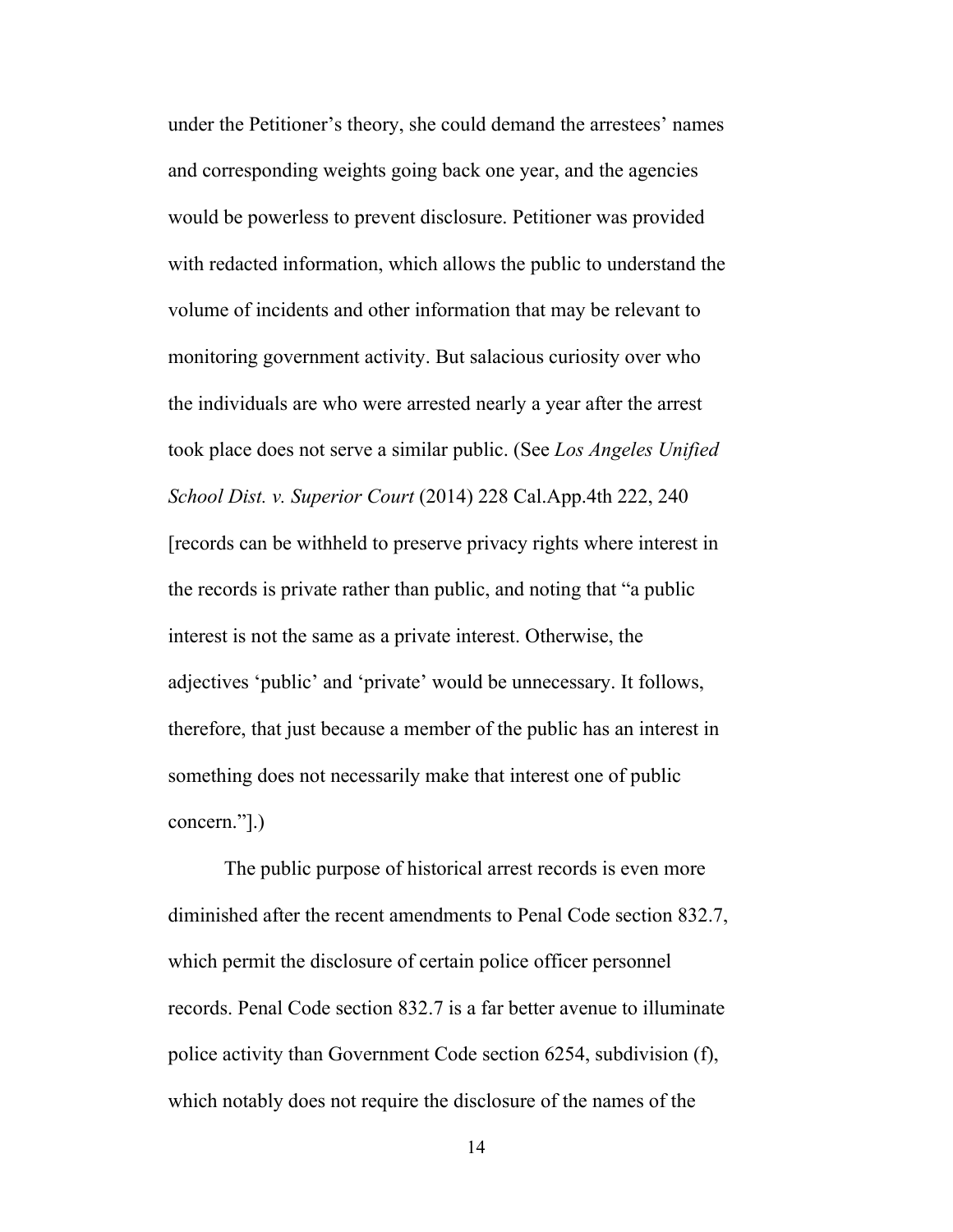officers involved. In contrast, Penal Code section 832.7, broadly requires the disclosure of "all investigative reports" related to certain incidents involving the discharge of firearm, use of force resulting in death or great bodily injury, a sustained finding of sexual assault, and a sustained finding of dishonesty. Moreover, Penal Code section 832.7 requires the redaction of information, including the names of complainants and witnesses, which very well could be the names of the arrestee. (See Pen. Code,  $\S$  832.7, subd. (b)(5).)

The Public Records Act was never intended to govern the disclosure of all government records in every circumstance. The Legislature wisely included Government Code section 6254, subdivision (k) to account for other statutory schemes that address concerns not otherwise covered in the Public Records Act. Government Code section 6254, subdivision (k) is the gateway to the protections in Penal Code section 13300 and Penal Code section 832.7. (*City of Hemet, supra,* 37 Cal.App.4th at p. 1430 ["[T]he protection of section 832.7 is illusory unless that statute is incorporated into CPRA through Government Code section 6254, subdivision (k). Logic does not permit the conclusion that information may be 'confidential' for one purpose, yet freely disclosable for another. In the court's apparent concern for allowing the city in that case to disseminate information as a matter of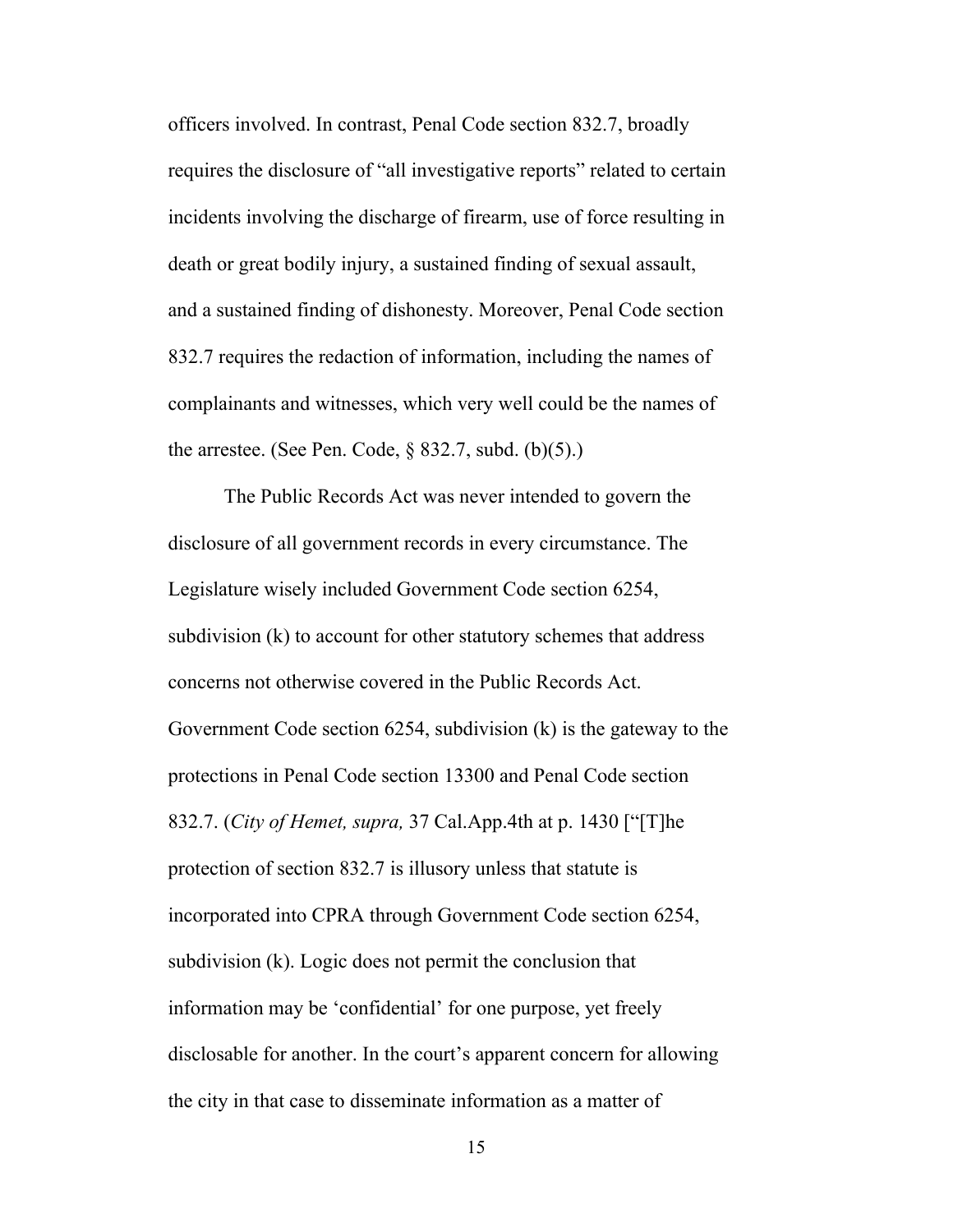legitimate public interest, the court put a gloss on the word 'confidential' which we cannot accept."].)

Concerns over privacy rights are exacerbated in the digital age where records are so easily maintained and searchable versus their old paper counterparts. In some European countries, there has developed a "right to be forgotten" in order to address this issue. It is premised on that fact that while a document or news story may be relevant to the public at or near the time of its occurrence, the privacy of the individual outweighs the public interest as time passes, notwithstanding that the electronic record is still readily available. Simply put, in a "newly forming information society one should hold the right to have personal information migrate from a public or disclosed sphere to a private or limited access sphere after a period of time." (Ambrose, *It's About Time: Privacy, Information Life Cycles, and the Right to Be Forgotten*, (2013) 6 Stan. Tech. L.Rev. 369, 375.) The notion is that there is an individual "right to silence on past events in life that are no longer occurring." (*Id.* at p.

371.)

Concluding that subsection 6254(f)(1) includes a temporal or contemporaneous requirement furthers both the constitutional right to public records and the constitutional right to privacy, striking a balance that is contemplated by Government Code section 6255.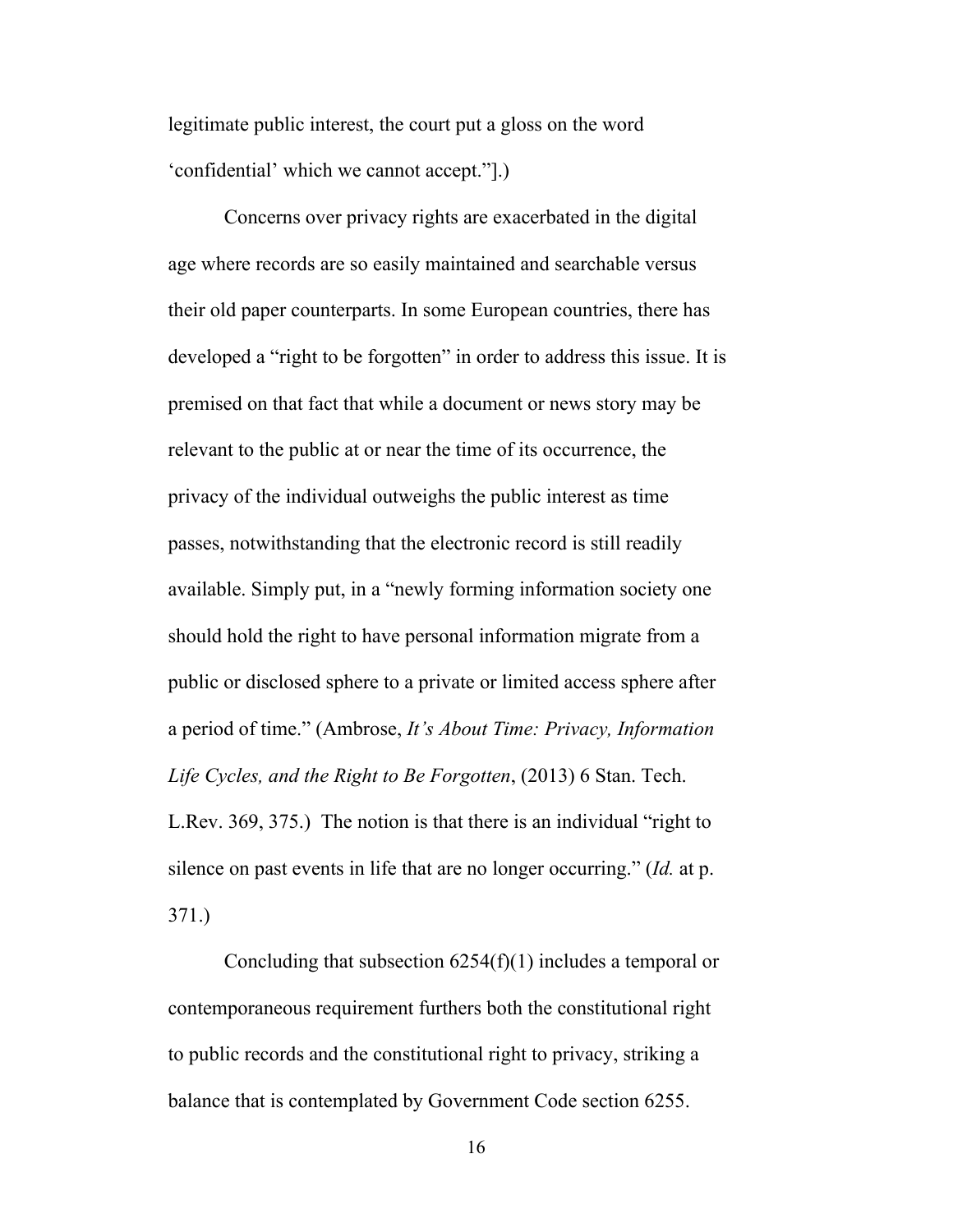Releasing contemporaneous arrest records gives the press and members of the public the opportunity to monitor government operations and protects against secretive arrests and Penal Code section 832.7 provides additional checks on officer conduct. Furthermore, applying Penal Code section 13300 and the constitutional right to privacy to generally prohibit disclosure of personal information in historical arrest records protects the arrestee's individual rights, particularly where the interest in having such personal information is more of a private interest than a public one.

#### **III. CONCLUSION**

For all of these reasons, Amici request that this court deny the pending writ petition and uphold the trial court's decision to sustain Real Party in Interest's demurrer without leave to amend.

Dated: December 3, 2021 Respectfully submitted,

 $\sqrt{s}$ / By \_\_\_\_\_\_\_\_\_\_\_\_\_\_\_\_\_\_\_\_\_\_\_\_\_\_\_\_\_ Jennifer B. Henning, SBN 193915

Attorney for Amici Curiae California State Association of Counties and League of California Cities